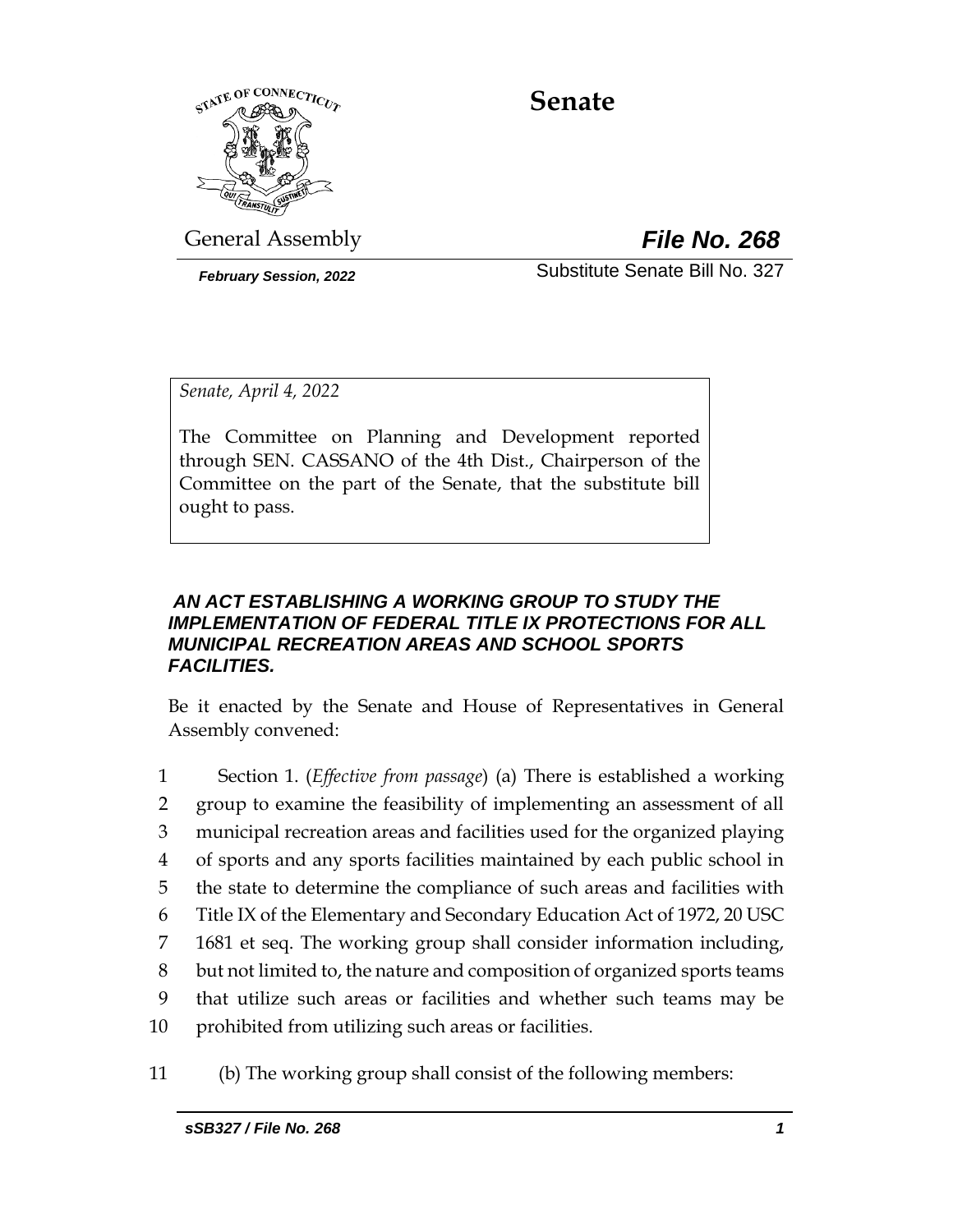(1) One appointed by the president pro tempore of the Senate, who is a member of the General Assembly that represents a municipality with a population of more than eighty thousand; (2) One appointed by the speaker of the House of Representatives, who is a member of a nonprofit organization that represents an association of schools; (3) One appointed by the majority leader of the Senate, who is a parent of a public school student who identifies as a female; (4) One appointed by the majority leader of the House of Representatives, who is a member of the General Assembly that represents a municipality with a population of less than eighty thousand; (5) One appointed by the minority leader of the Senate, who is a parent of a public school student who identifies as a male; (6) One appointed by the minority leader of the House of Representatives, who is a member of an interscholastic athletic conference organization; (7) One appointed by the Commissioner of Education, who is an experienced Title IX coordinator; (8) One appointed by the Commission of Women, Children and Seniors; (9) One appointed by the Connecticut Interscholastic Athletic Conference; (10) One appointed by the Connecticut Recreation and Parks Association; and (11) Two appointed by the Connecticut Conference of Municipalities, both of whom are the chief executive officer of a municipality in the state.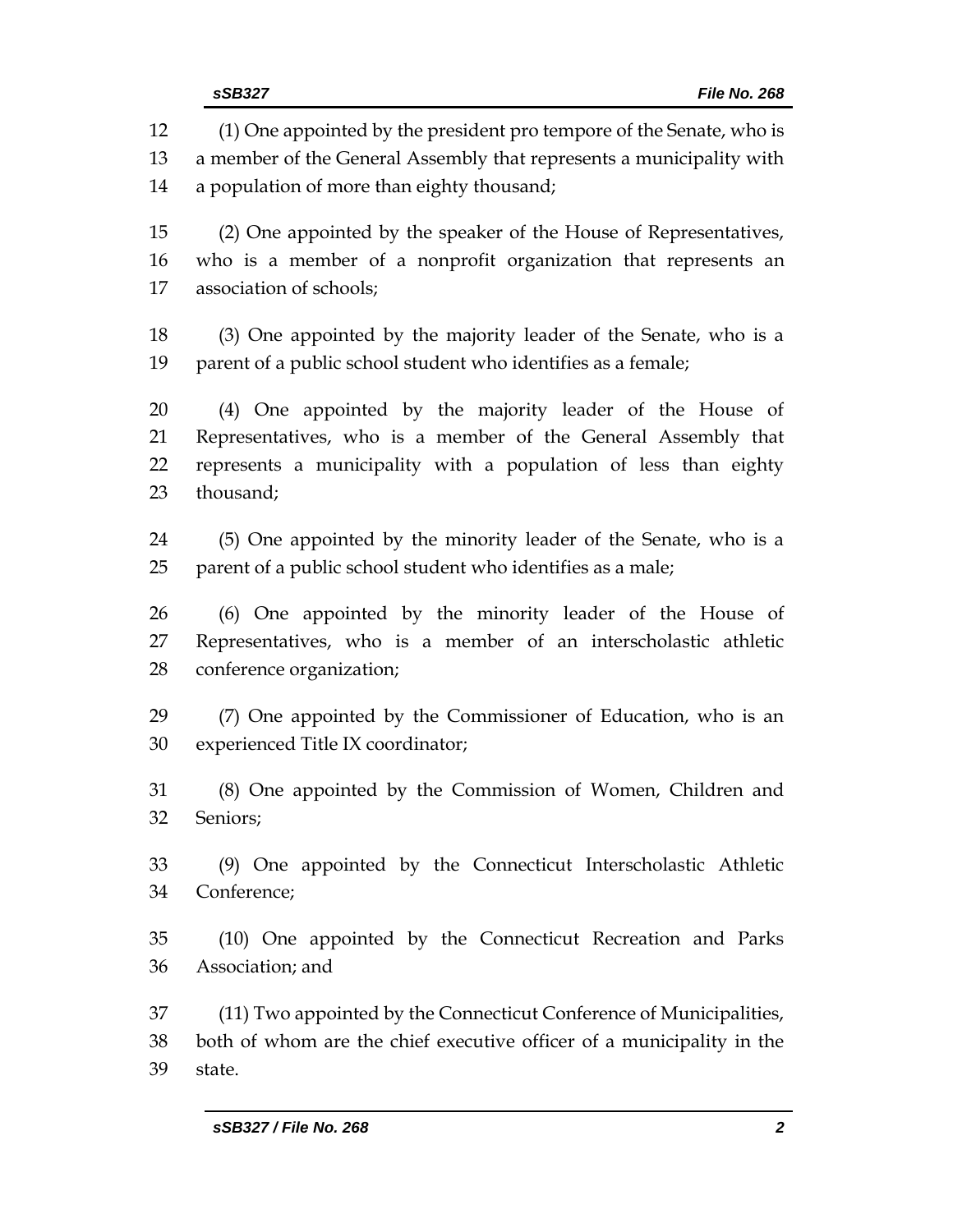(c) The speaker of the House of Representatives and the president pro tempore of the Senate shall select the chairpersons of the working group from among the members of the working group. Such chairpersons shall schedule the first meeting of the working group, which shall be held not later than sixty days after the effective date of this section.

 (d) All initial appointments to the working group shall be made not later than thirty days after the effective date of this section. Any vacancy shall be filled by said chairpersons.

 (e) Any member of the working group appointed under subsection (b) of this section may be a member of the General Assembly.

 (f) The administrative staff of the joint standing committee of the General Assembly having cognizance of matters relating to planning and development shall serve as administrative staff of the working group.

 (g) Not later than January 1, 2023, the working group shall submit a report, in accordance with the provisions of section 11-4a of the general statutes, on its findings and recommendations to the joint standing committees of the General Assembly having cognizance of matters relating to education and planning and development. The working group shall terminate on the date that it submits such report or January 1, 2023, whichever is later.

| This act shall take effect as follows and shall amend the following<br>sections: |                                        |  |             |
|----------------------------------------------------------------------------------|----------------------------------------|--|-------------|
|                                                                                  | $\vert$ Section 1 $\vert$ from passage |  | New section |

*PD Joint Favorable Subst.*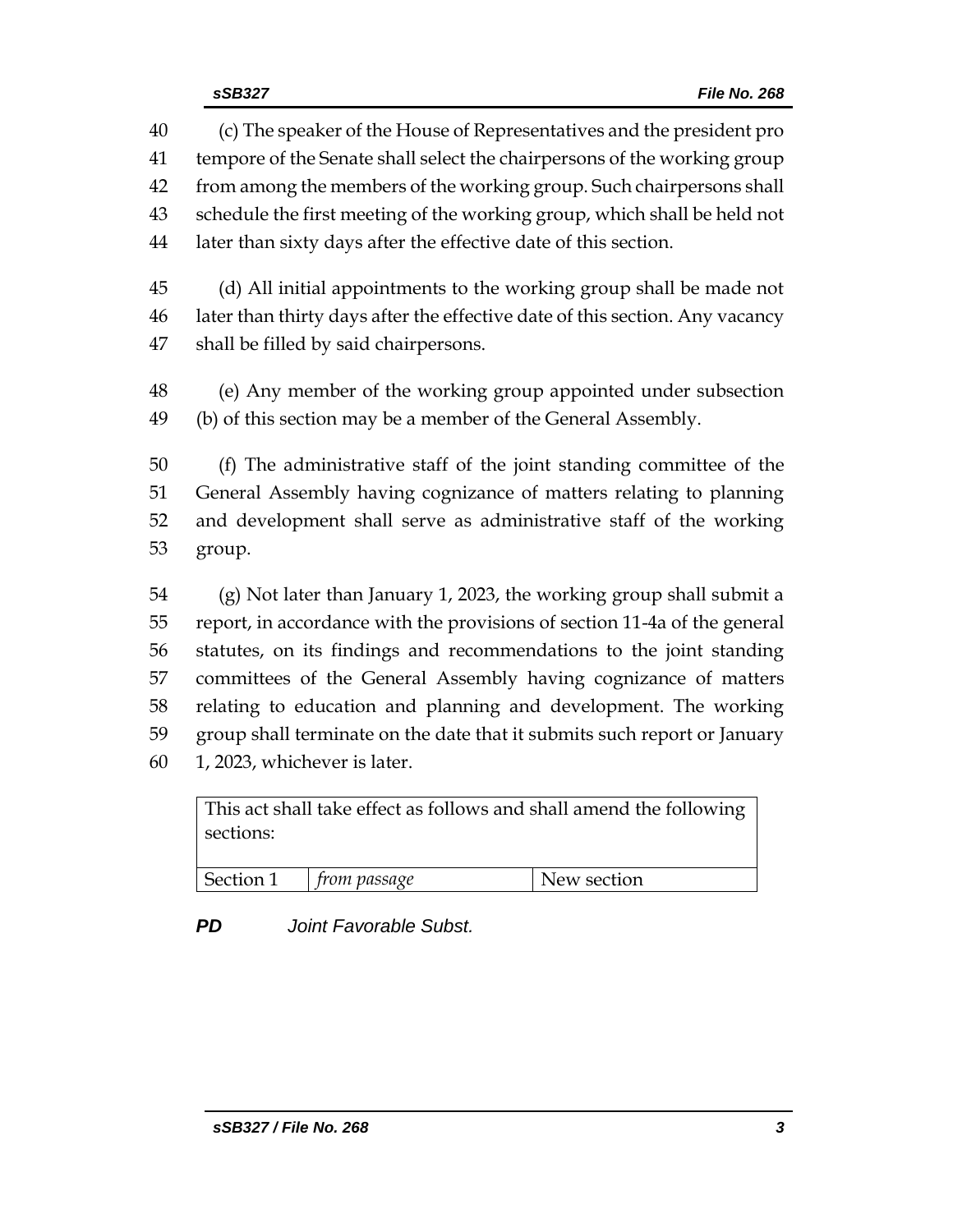*The following Fiscal Impact Statement and Bill Analysis are prepared for the benefit of the members of the General Assembly, solely for purposes of information, summarization and explanation and do not represent the intent of the General Assembly or either chamber thereof for any purpose. In general,*  fiscal impacts are based upon a variety of informational sources, including the analyst's professional *knowledge. Whenever applicable, agency data is consulted as part of the analysis, however final products do not necessarily reflect an assessment from any specific department.*

## *OFA Fiscal Note*

*State Impact:* None

*Municipal Impact:* None

#### *Explanation*

The bill establishes a working group to examine the feasibility of implementing an assessment of all municipal recreation areas and facilities used for the organized playing of sports and any sports facilities maintained by each public school in the state to determine the compliance of such areas and facilities with Title IX of the Elementary and Secondary Education Act of 1972, 20 USC 1681 et seq. The task force shall submit its findings and recommendations to the Education Committee and the Planning and Development Committee by January 1, 2023.

This bill has no fiscal impact as PA 17-236 prohibits transportation allowances for task force members. This provision also applies to working groups and councils.

#### *The Out Years*

*State Impact:* None *Municipal Impact:* None